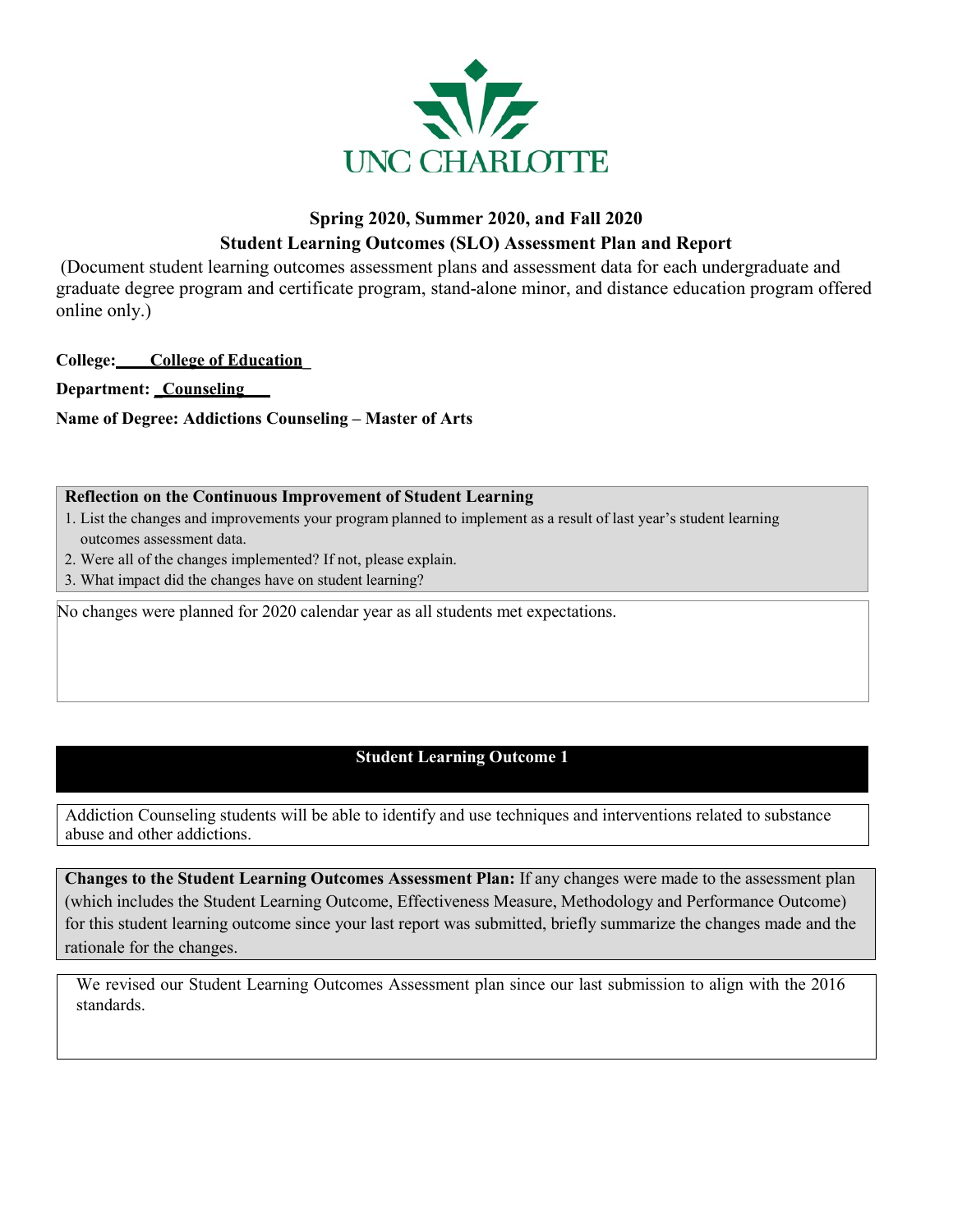**Effectiveness Measure:** Identify the data collection instrument, e.g., exam, project, paper, etc. that will be used to gauge acquisition of this student learning outcome and explain how it assesses the desired knowledge, skill or ability.

This Student Learning Outcome will be assessed through three data collection instruments:

- 1. Students will complete a Final Exam in CSLG 6162.
- 2. In Internship I & II, students are required to identify and utilize counseling interventions with addicted clients. This SLO will be measured by the supervisor's clinical assessment of the student.

**Methodology:** Describe when, where and how the assessment of this student learning outcome will be administered and evaluated. Describe the process the department will use to collect, analyze and disseminate the assessment data to program faculty and to decide the changes/improvements to make on the basis of the assessment data.

The student learning outcome will be administered and evaluated three times:

1. In CSLG 6162, when students complete their final exam. Total score on final exam.

2. In both Internship experiences, the CSLG 7430 and 7435 course, students will be assessed by their clinical supervisor utilizing the Counselor Competency Scale–Revised (CCS-R) (Items 1.I, 1.J, 1.K, 1.L).

Program faculty will collect this data via the data projects in CSLG 6162 and 7430 and 7435. Assessment data will be loaded into Taskstream and distributed to program faculty at a faculty meeting designated to discuss student learning outcomes. During this meeting, program faculty will examine the data and decide on changes or improvements to make on the basis of the assessment data.

**Performance Outcome:** Identify the percentage of students assessed that should be able to demonstrate proficiency in this student learning outcome and the level of proficiency expected.

At least 80% of students will meet expectations by scoring a minimum of 80% on the final exam.

At least 80% of students will meet the expectations by scoring minimum 3 on 5 point scale on the supervisor's evaluation in Internship I & Internship II.